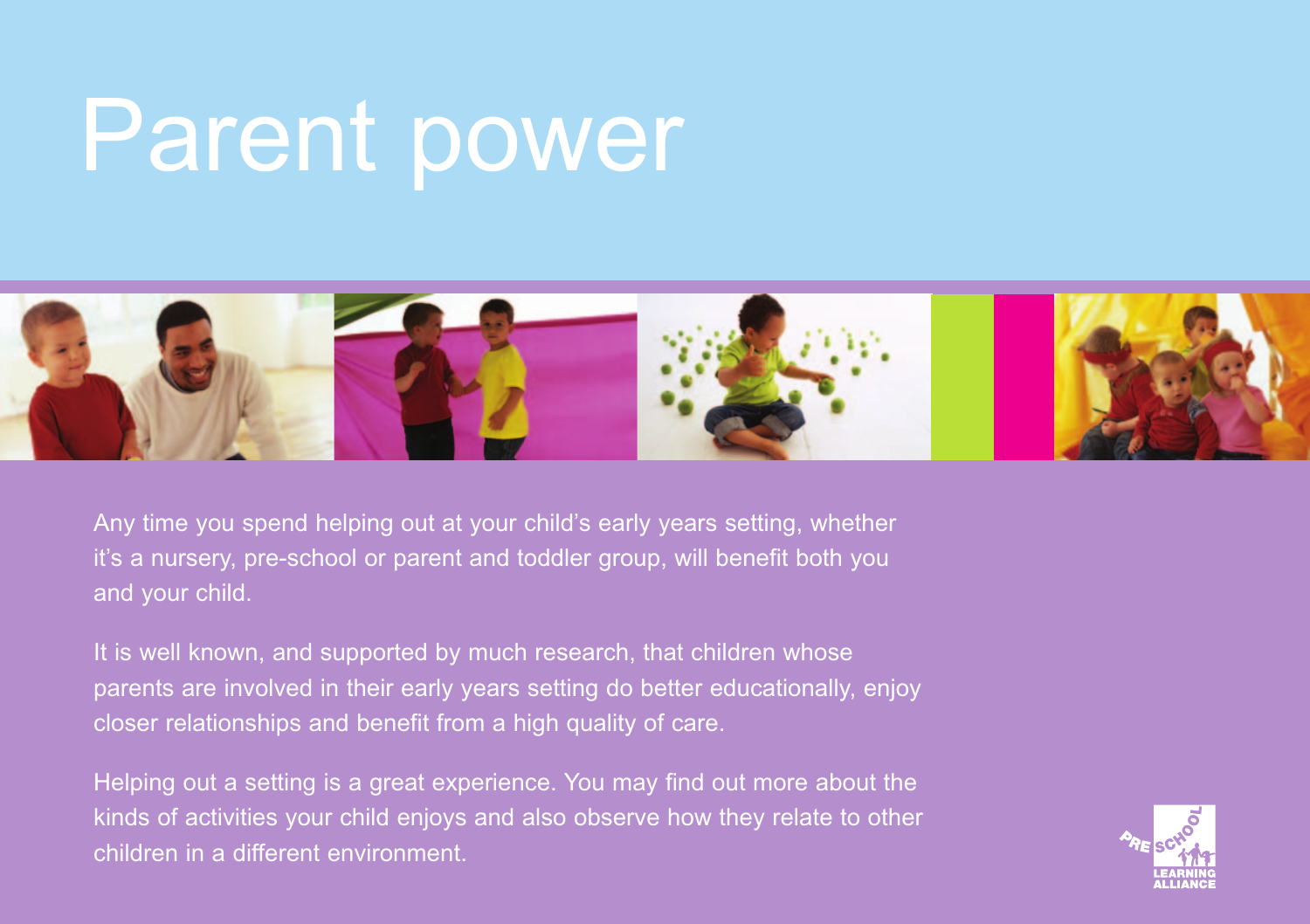### How you can help



Your child's group will always appreciate any offers of support. Many early years settings actively encourage parents to contribute to the life of the group. There are many ways that you can choose to help out, giving as much or as little time as you can.

- Your special interests, ideas or skills may be useful to the setting, for example,  $\mathcal{L}_{\mathcal{A}}$ staff always appreciate an extra pair of hands to help with day trips or special play activities.
- You can help with fundraising events, selling raffle tickets or assisting with  $\mathcal{L}_{\mathcal{A}}$ planning and preparation.
- If your child attends a parent-managed setting, you can also contribute by **The State** volunteering with the committee, perhaps helping with the accounts or negotiating with a landlord over the terms of a lease.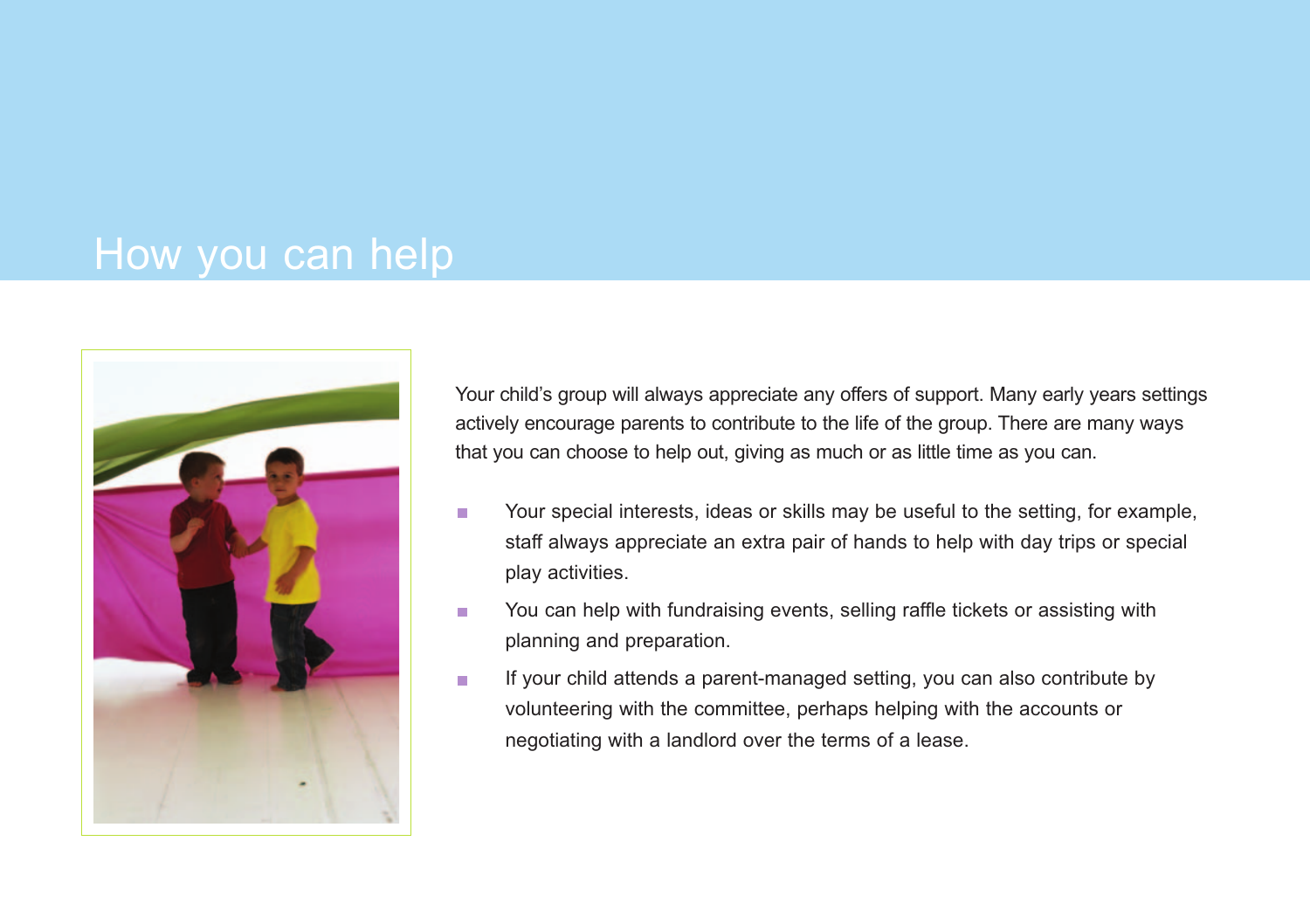## The benefits



Helping out at your child's early years setting gives many additional benefits for both you and your child:

- Regularly helping out or supporting the setting will give you an insight into the  $\mathbf{r}$ daily routine and will help you to continue your child's learning at home - particularly if you take part in family learning programmes.
- Spending more time in your child's setting is also a great opportunity to meet  $\mathcal{L}_{\mathcal{A}}$ informally with staff, build relationships and make friends with other parents.
- Seeing you involved in the early years setting shows your child that you think m. education is important – and that you have a part to play in it.
- Children in early years settings will meet a wide range of adults and children,  $\overline{\phantom{a}}$ each with their own experiences, skills and backgrounds helping them to learn to understand and appreciate these differences.
- By contributing to a parent-run committee, you can gain valuable new skills and  $\overline{\phantom{a}}$ business experience, such as budget-management or negotiation.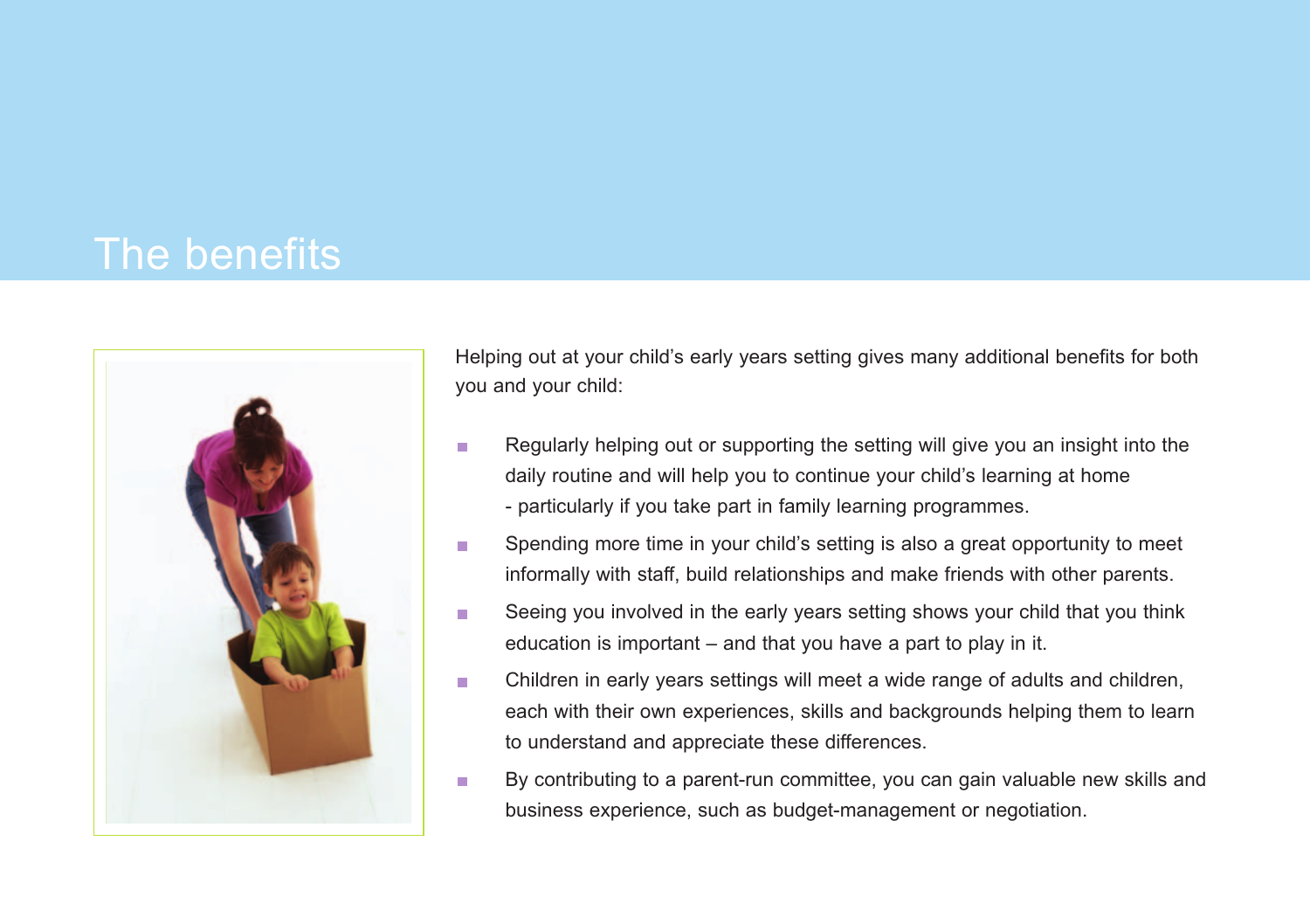# Making the most of your time



If you choose to help out with play activities at the setting and feel unsure about the settling-in process, here are a few tips to help you:

- If you can, try to arrive early to help set out the activities before the children arrive.  $\mathbf{r}$
- If you are unsure about anything, the team will be happy to help so don't be afraid to ask.  $\overline{\phantom{a}}$
- Join in by watching how the children play and be prepared to talk to them about it. m.
- Spending time in the book corner is an excellent way for you to help out read  $\overline{\phantom{a}}$ a book with one or two children, talk about the pictures or tell them a story.
- Your own child might find it hard to see you in this unfamiliar situation and not feel m. comfortable sharing you with a lot of other children. If your child needs extra attention, take some time to reassure them.
- Remember that many settings are required to carry out criminal background × checks on all adults volunteering with children other than their own. These policies are for the well-being and safety of the children so you will need to provide the necessary information.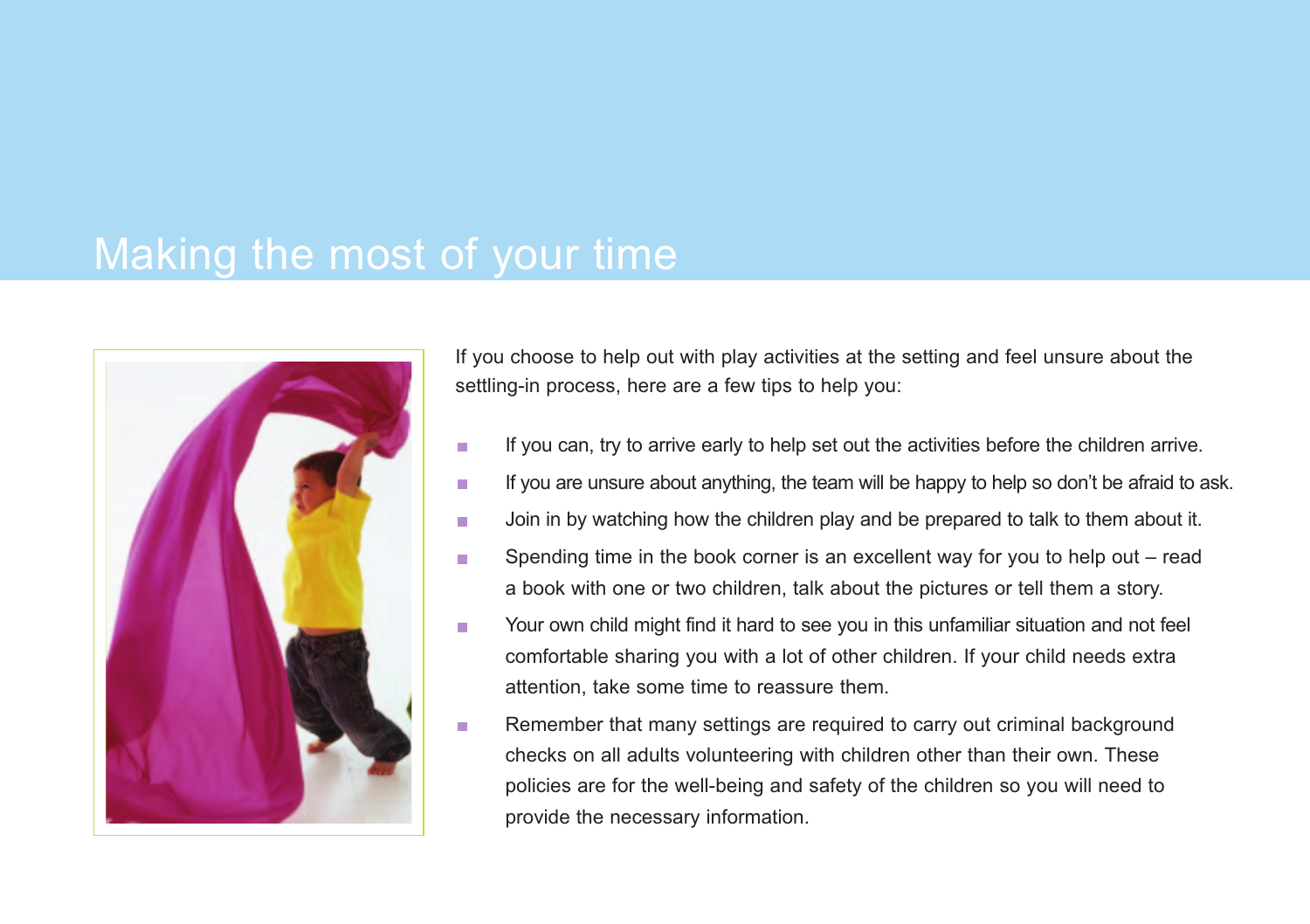### Next steps



If you'd like to find out more about the opportunities available to help out at your child's setting, speak with the team there. Alternatively, you may want to talk to another parent who already helps out at the group.

You can also contact your local regional or branch office of the Pre-school Learning Alliance. For more information or advice visit our website at www.pre-school.org.uk or get in touch with the Information Service team:

Pre-school Learning Alliance National Centre The Fitzpatrick Building 188 York Way London N7 9AD

T. 020 7697 2500 F. 020 7700 0319 E. info@pre-school.org.uk